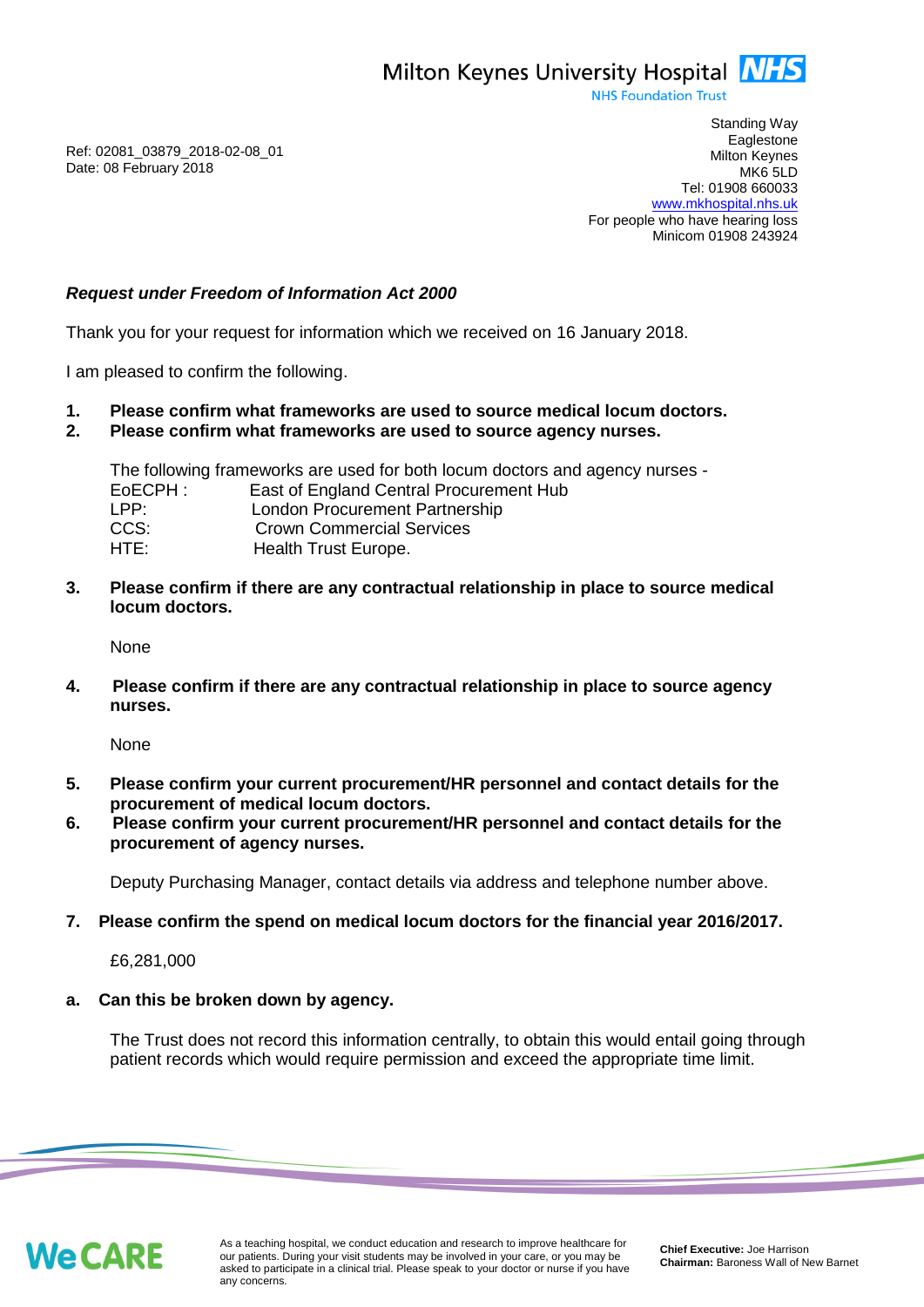### **b. Can this be broken down by specialty.**

| Medicine                       | £753,000   |
|--------------------------------|------------|
| <b>Emergency Medicine</b>      | £1,515,000 |
| Trauma & Orthopaedics          | £374,000   |
| <b>General Surgery</b>         | £805,000   |
| Urology                        | £258,000   |
| <b>Childrens Services</b>      | £344,000   |
| <b>Womens Health Services</b>  | £138,000   |
| Anaesthetics and Critical Care | £310,000   |
| <b>ENT</b>                     | £41,000    |
| Pathology CSU                  | £55,000    |
| Ophthalmology                  | £199,000   |
| <b>Speciality Medicine</b>     | £94,000    |
| <b>Internal Medicine</b>       | £1,219,000 |
| Acute Medicine                 | £176,000   |
|                                |            |

#### **8. Please confirm the spend on agency nurses for the financial year 2016/2017.**

£4,778,152

#### **a. Can this be broken down by agency.**

| £140,000   |
|------------|
| £3,093,000 |
| £242,000   |
| £127,000   |
| £630,000   |
| £547,000   |
|            |

# **b. Can this be broken down by specialty.**

| Medicine                              | £1,258,000 |
|---------------------------------------|------------|
| <b>Emergency Medicine</b>             | £348,000   |
| Trauma & Orthopaedics                 | £221,000   |
| <b>General Surgery</b>                | £453,000   |
| <b>Operating Theatres</b>             | £230,000   |
| <b>Childrens Services</b>             | £414,000   |
| <b>Womens Health Services</b>         | £14,000    |
| <b>Anaesthetics and Critical Care</b> | £58,000    |
| <b>Cancer Services</b>                | £4,000     |
| <b>Central Operations</b>             | £180,000   |
| <b>Speciality Medicine</b>            | £58,000    |
| Internal Medicine                     | £572,000   |
| <b>Acute Medicine</b>                 | £908,000   |
| Other                                 | £59,000    |

Please note the figures given for Question 8 exclude midwives.

You are advised that this information is provided in accordance with the Freedom of Information Act 2000 and is for your personal use. Any re-use of this information will be subject to copyright and the Re-Use of Public Sector Information Regulations (1st July 05) and authorisation from Milton Keynes Hospital NHS Foundation Trust will be required. In the event of any re-use, the information must be reproduced accurately and not used in a misleading manner.